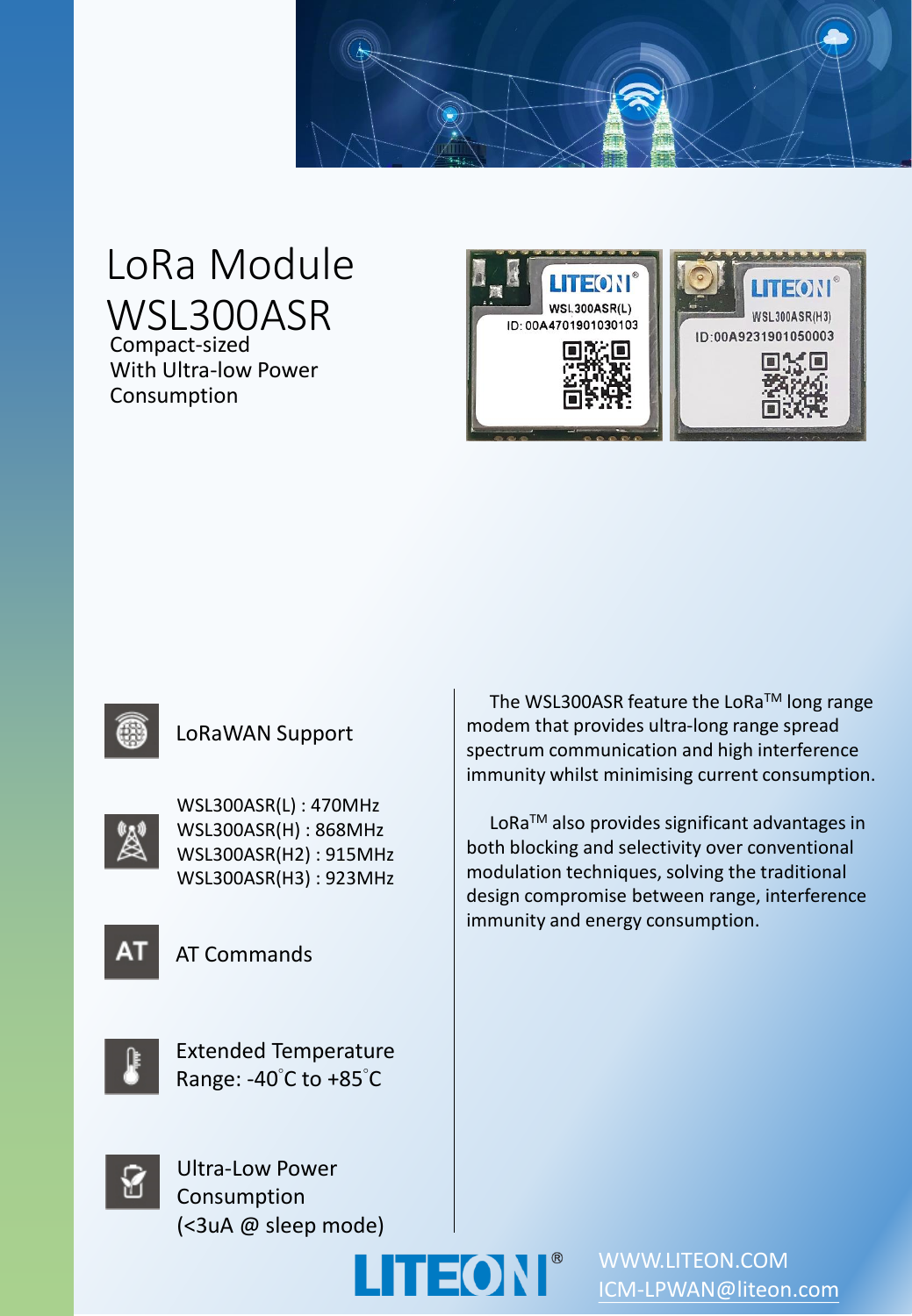# LITEON®

# ◆ General Feature

- General LoRa module for Smart City, Smart Agriculture, Smart Industry, IOT Application
- Compact Form Factor: 15 x 15.5 x 2.5 mm
- 20 Pin Stamp Pad for PCB SMT mounting
- I/O port: UART/I2C/GPIO
- Temperature range: -40°C to +85°C
- Supply voltage:  $1.8 \approx 3.6$ V
- Frequency range: : 470MHz( or 862 932 MHz), ISM and SRD systems
- IEEE 802.15.4g, Wireless M-Bus and Proprietary Systems
- Maximum 22dBm output power and -141dBm high sensitivity
- Low-Power Wireless Systems with 7.8-kHz to 500-KHz Bandwidth

## ◆ Product Specifications

| <b>RF</b> Function           |                             |  |  |  |  |
|------------------------------|-----------------------------|--|--|--|--|
| Standard                     | IEEE 802.15.4g              |  |  |  |  |
| Interface                    | UART/I2C/GPIO               |  |  |  |  |
| Transmit Output Power        | Max. 22dBm                  |  |  |  |  |
| Data Rate                    | 0.018 - 37.5 kbps           |  |  |  |  |
| <b>Modulation Techniques</b> | Multilevel (G)FSK and MSK   |  |  |  |  |
| Frequency bands              | 470MHz or 862 - 932 MHz     |  |  |  |  |
| <b>Operating Voltage</b>     | $1.8 \approx 3.6$ V         |  |  |  |  |
| <b>Operating Temperature</b> | $-40$ $\approx$ 85 degree C |  |  |  |  |

# ◆ Power Consumption

| <b>Item</b>          | Min. | Typ. | Max. Unit |    | Condition |
|----------------------|------|------|-----------|----|-----------|
| Transmit mode @22dBm |      | 118  |           | mA |           |
| Receive mode         |      | 10   |           | mA |           |
| Sleep mode           |      | 3    |           | uA |           |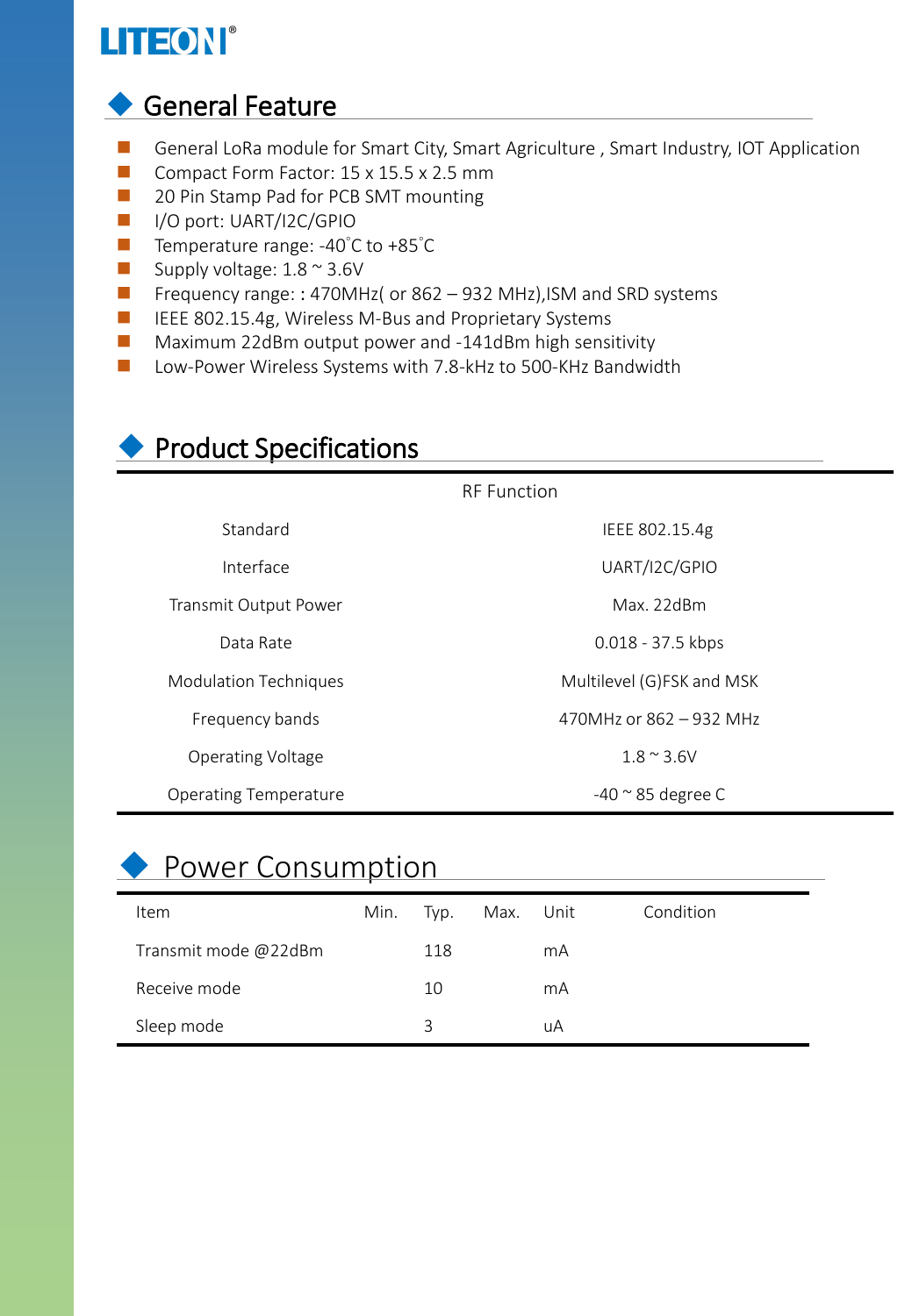





## PIN DEFINITION

| <b>PIN</b>       | <b>Name</b>    | 1/0                      | <b>Description</b>                      |
|------------------|----------------|--------------------------|-----------------------------------------|
| 1                | <b>UART RX</b> | I                        | <b>Main UART</b>                        |
| $\overline{2}$   | <b>UART TX</b> | $\Omega$                 | <b>Main UART</b>                        |
| 3                | ADC IN         | I/O                      | ADC IN                                  |
| 4                | <b>SETA</b>    | I/O                      | <b>General GPIO</b>                     |
| 5                | <b>AUX</b>     | I/O                      | <b>AUX</b>                              |
| $\boldsymbol{6}$ | <b>SETB</b>    | I/O                      | <b>General GPIO</b>                     |
| 7                | <b>SWDIO</b>   | I/O                      | Programming                             |
| 8                | <b>SWCLK</b>   | I/O                      | Programming                             |
| 9                | I2C SCL        | I/O                      | I2C interface                           |
| 10               | I2C SDA        | I/O                      | I2C interface                           |
| 11               | <b>GND</b>     |                          |                                         |
| 12               | <b>RF</b>      |                          | RF port (RF on pad or IPEX is optional) |
| 13               | <b>GND</b>     |                          |                                         |
| 14               | <b>GND</b>     |                          |                                         |
| 15               | SPI CLK        |                          | Reserved                                |
| 16               | SPI MISO       |                          | Reserved                                |
| 17               | SPI MOSI       | $\overline{\phantom{0}}$ | Reserved                                |
| 18               | MCU NRST       | $\mathsf I$              | MCU reset                               |
| 19               | <b>GND</b>     |                          |                                         |
| 20               | <b>VDD</b>     |                          | DC3V3                                   |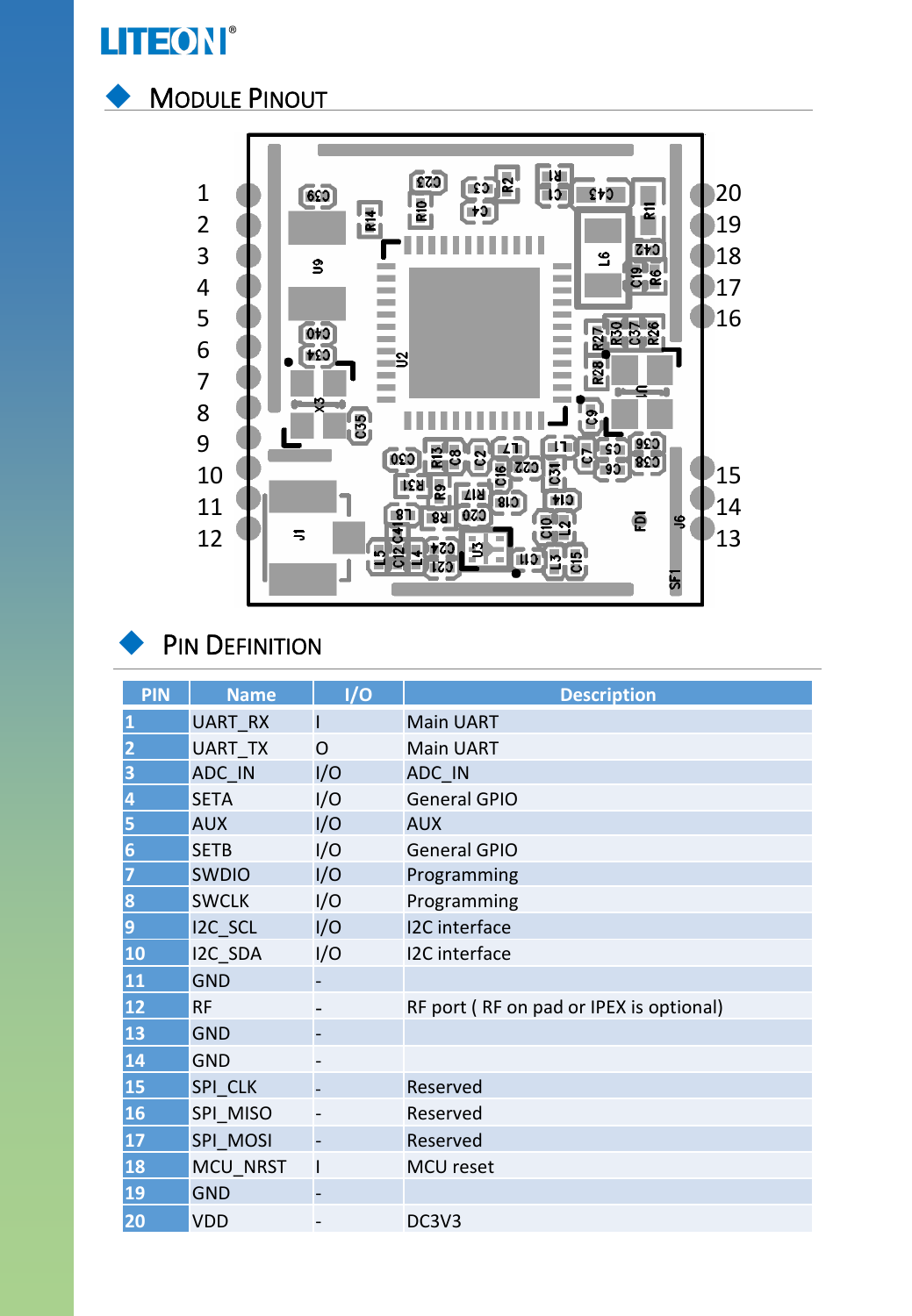



### **MODULE DIMENSION**

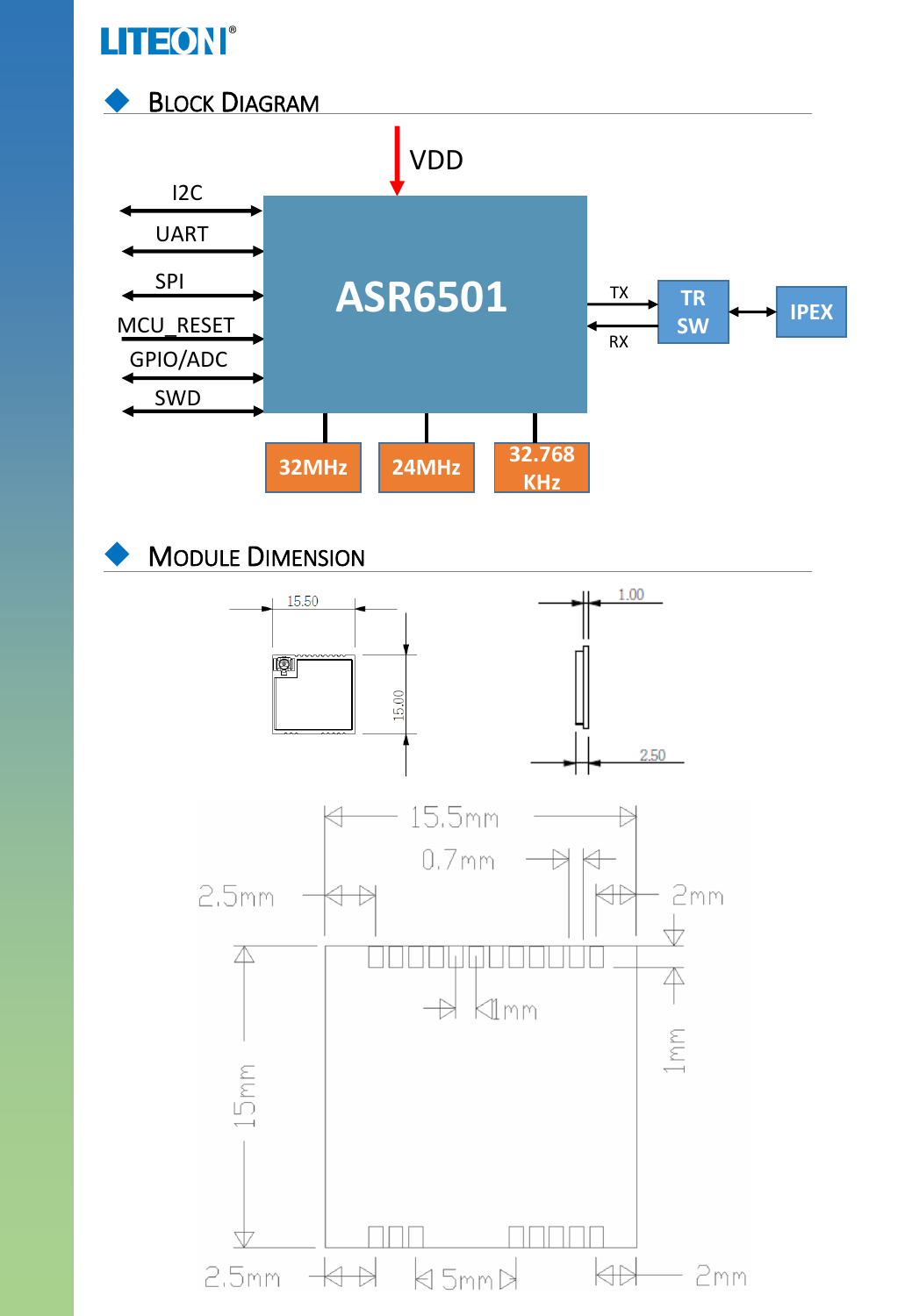

#### **RECOMMENDED FOOTPRINT DIMENSION**

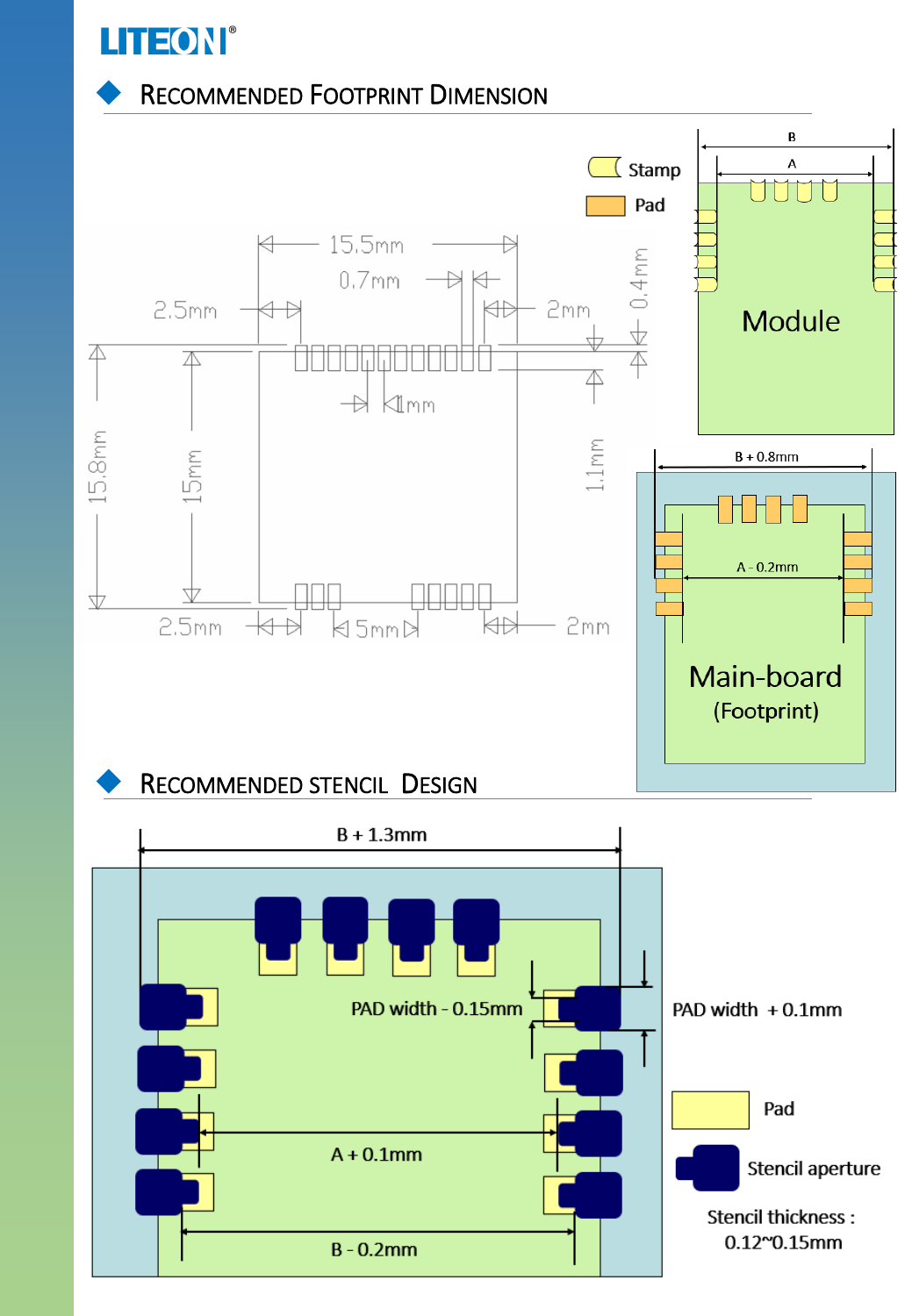# **LITEON®**

### **RECOMMENDED REFLOW PROFILE**



#### Standard conditions for reflow soldering:

- a. Pre-heating Ramp (A) (Initial temperature: 150°C): 1~2.5°C/sec;
- b. Soaking Time (T2) (150℃~180℃): 60sec~100sec;
- c. Peak Temperature (G): 230~250℃;
- d. Reflow Time (T3) (>220°C): 30~60 sec;
- e. Ramp-up Rate (B): 0~2.5℃/ sec;
- f. Ramp-down Rate (C): 1~3℃/ sec.

### **Additional Guidelines**



- 1. Power output routing width recommended more than 1mm.
- 2. Recommended to reserve capacitors to suppress ripple and noise.
- 3. RF output need routing with 50ohm impedance line.
- 4. Reserve the Pi-Matching for Antenna performance tuning.
- 5. Reserve the TVS for ESD protection. (Option)

Sec.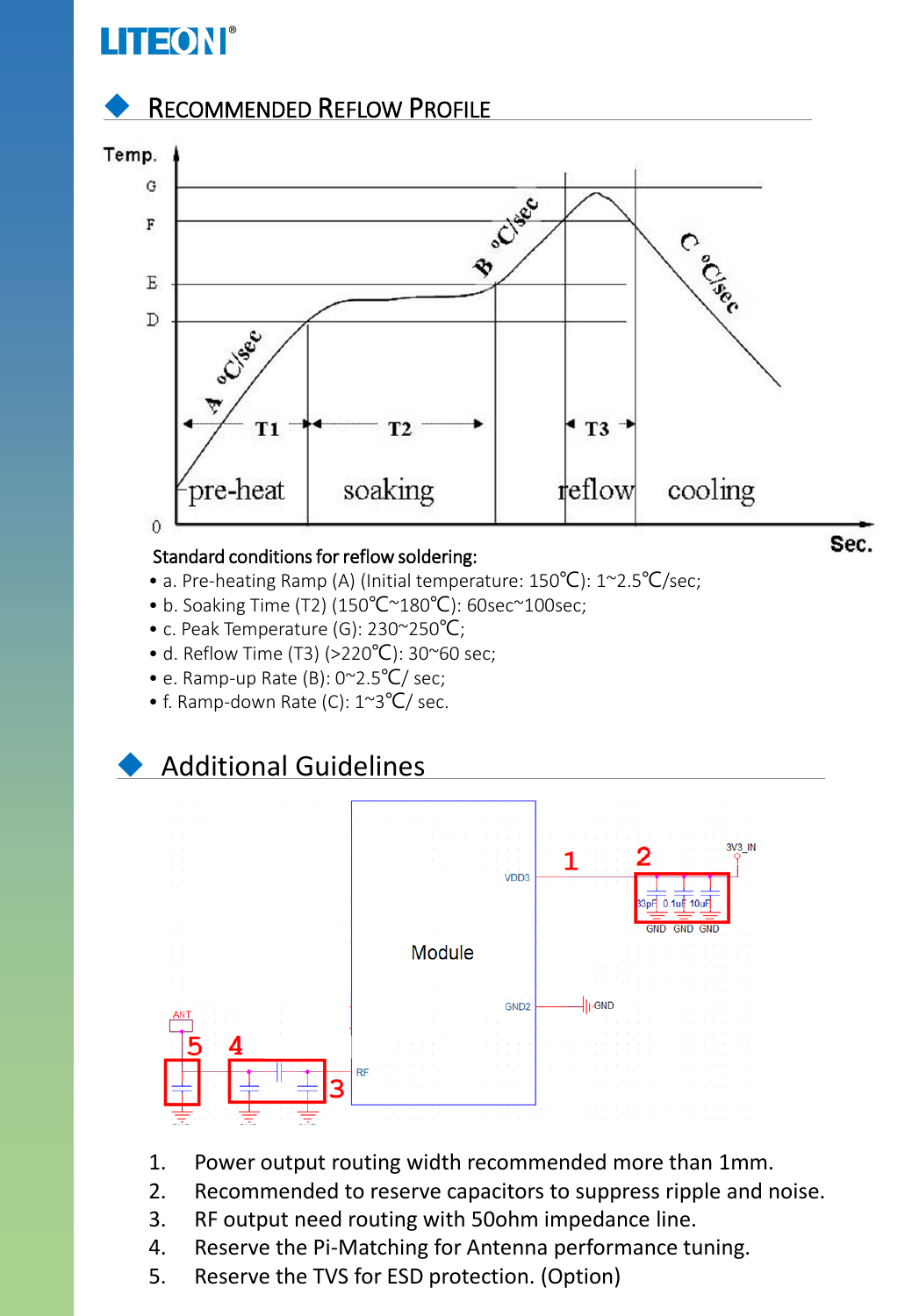

#### PACKING SPEC